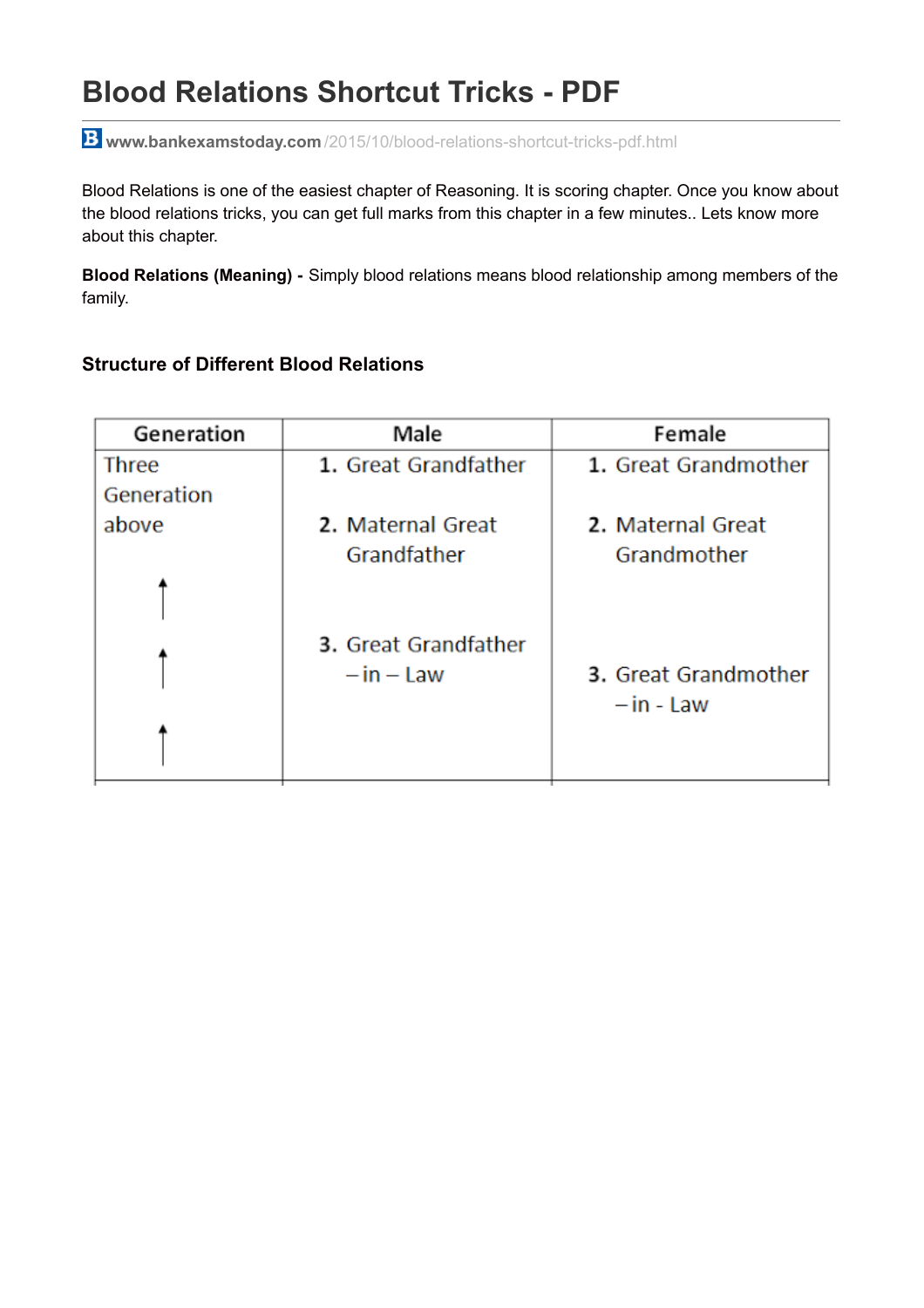| <b>Two Generation</b><br>above | 1. Grandfather                   | 1. Grandmother                   |
|--------------------------------|----------------------------------|----------------------------------|
|                                | 2. Maternal                      | 2. Maternal                      |
|                                | Grandfather                      | Grandmother                      |
|                                |                                  |                                  |
|                                | <b>3.</b> Grandfather $-$ in $-$ |                                  |
|                                | Law                              | <b>3.</b> Grandmother $-$ in $-$ |
|                                |                                  | Law                              |
| <b>One Generation</b><br>Above | 1. Father                        | 1. Mother                        |
|                                | 2. Uncle,                        | 2. Aunt                          |
|                                |                                  |                                  |
|                                | 3. Maternal Uncle,               | 3. Maternal Aunt                 |
|                                | 4. $Father - in - Law$           | 4. Mother $-$ in $-$ Law         |

| Current               | 1. Husband                | 1. Wife                           |
|-----------------------|---------------------------|-----------------------------------|
| Generation            |                           |                                   |
| (Self)                | 2. Brother                | 2. Sister                         |
|                       |                           |                                   |
|                       | 3. Cousin                 | 3. Cousin                         |
|                       |                           |                                   |
|                       | 4. Brother $-$ in $-$ Law | 4. Sister $-$ in $-$ Law          |
| <b>One Generation</b> | 1. Son                    | 1. Daughter                       |
| <b>Below</b>          |                           |                                   |
|                       | 2. Nephew                 | 2. Niece                          |
|                       |                           |                                   |
|                       | 3. $Son - in - Law$       |                                   |
|                       |                           | <b>3.</b> Daughter $-$ in $-$ Law |
|                       |                           |                                   |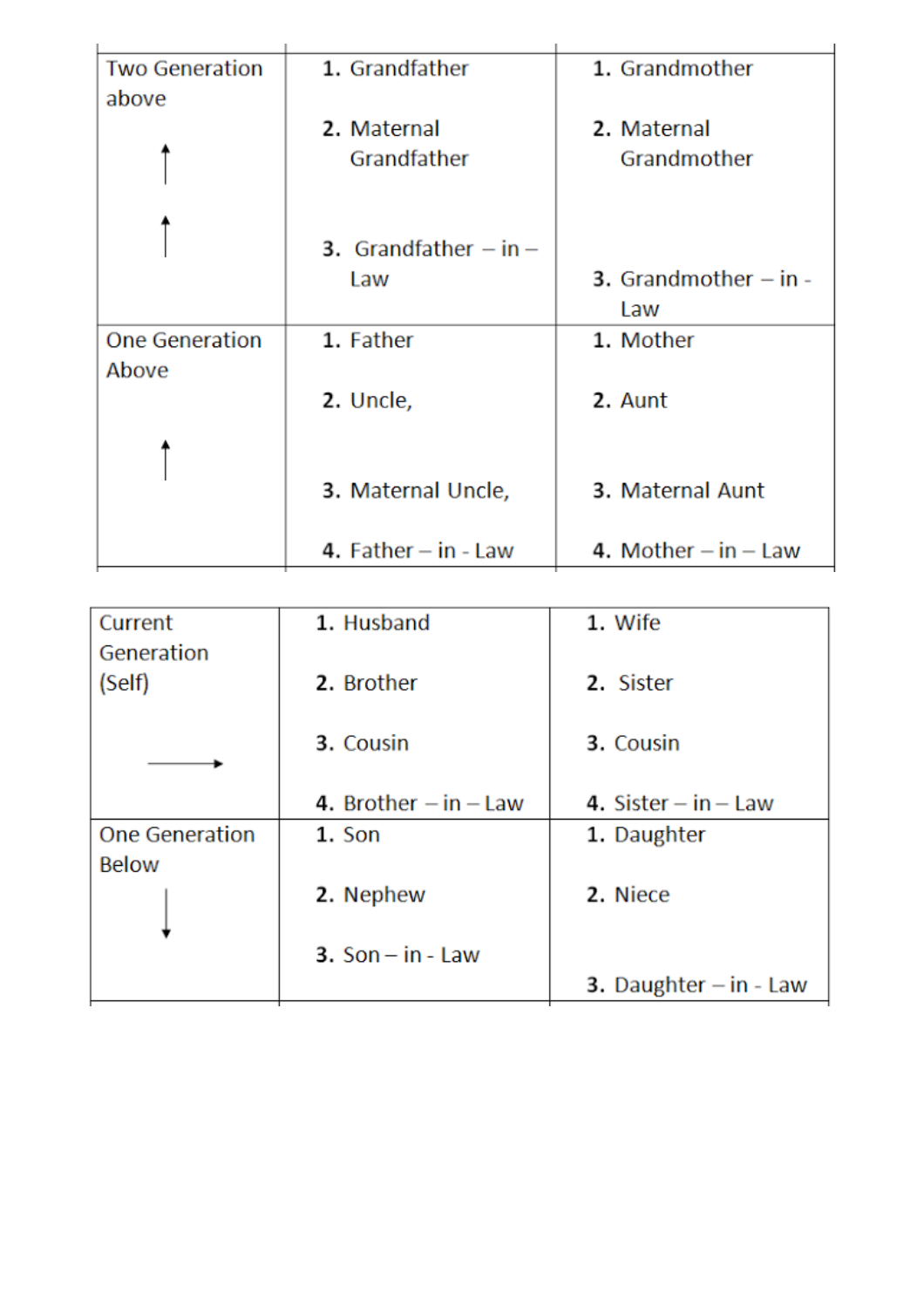| <b>Two Generation</b>               | 1. Grandson                                | 1. Grand Daughter                       |
|-------------------------------------|--------------------------------------------|-----------------------------------------|
| <b>Below</b>                        | 2. Grandson $-$ in $-$ Law                 | 2. Grand Daughter $-$ in<br>- Law       |
| Three<br>Generation<br><b>Below</b> | 1. Great Grandson<br>2. Great Grandson $-$ | 1. Great Grand<br>Daughter              |
|                                     | in - Law                                   | 2. Great Grand<br>Daughter $-$ in - Law |
|                                     |                                            |                                         |

From the above diagram, you get the knowledge of Generations. Lets know about different terms in blood relations that will provide you easy platform while solving the questions in competitive exams.

## **Important Terms in Blood Relations**

| <b>Father of Grandfather or Grandmother</b>                 | $=$ Great Grand Father |
|-------------------------------------------------------------|------------------------|
| Mother of Grandfather or Grandmother                        | = Great Grand Mother   |
| <b>Father of Father or Mother</b>                           | $=$ Grand Father       |
| Mother of Father or Mother                                  | $=$ Grand Mother       |
| Wife of Grandfather                                         | $=$ Grand Mother       |
| <b>Husband of Grand Mother</b>                              | $=$ Grand Father       |
| Father – in – Law of Father/Mother                          | $=$ Grand Father       |
| Mother $-$ in $-$ Law of Father/Mother                      | $=$ Grand Mother       |
| Father's Father/Mother only son                             | $=$ Father             |
| Only Daughter – in – Law of Father's Father/Father's Mother | $=$ Mother             |
| <b>Husband of Mother</b>                                    | $=$ Father             |
| Wife of Father                                              | $=$ Mother             |
| Second Wife of Father                                       | = Step Mother          |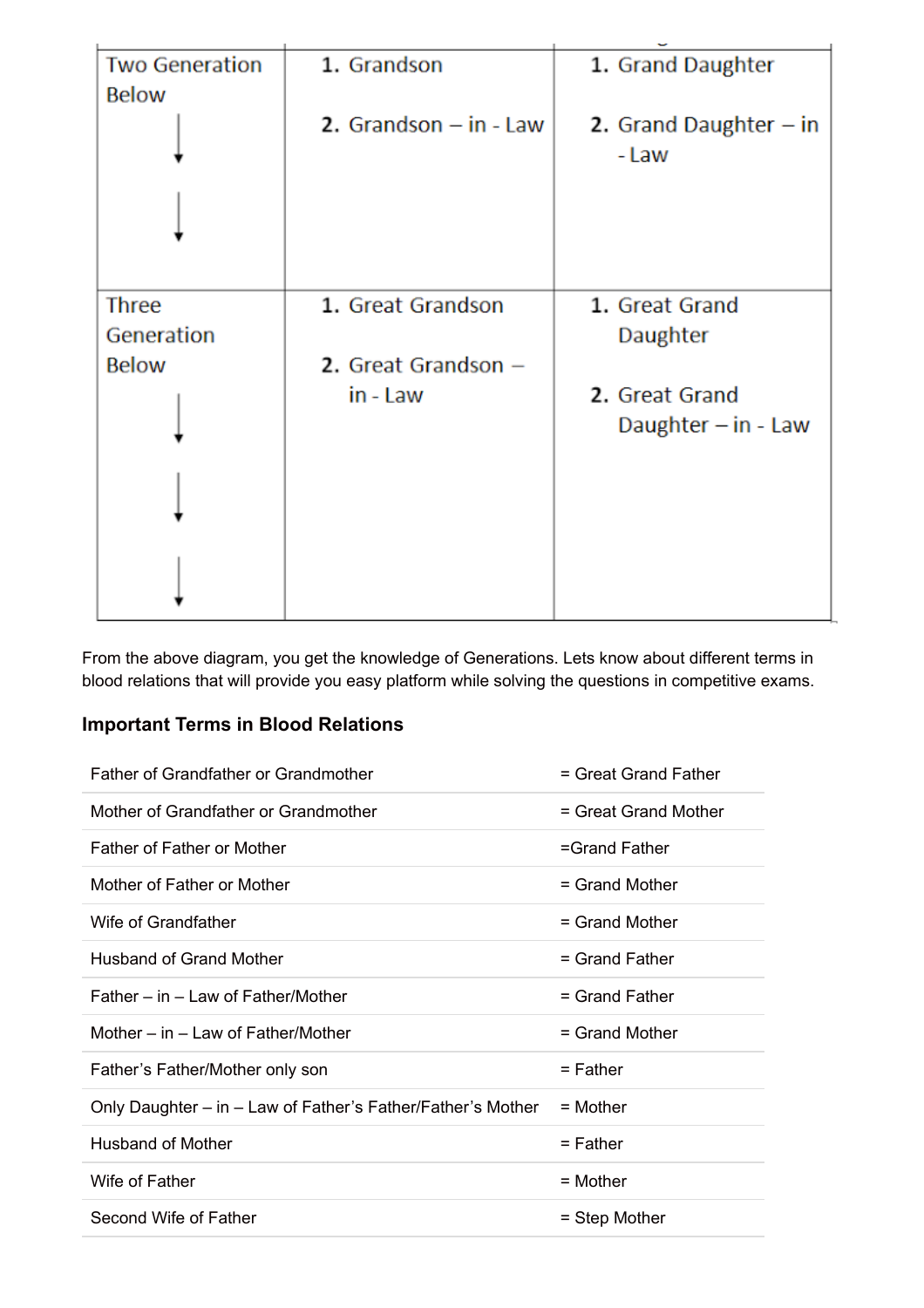| <b>Brother of Father or Mother</b>                       | = Uncle                     |
|----------------------------------------------------------|-----------------------------|
| Sister of Father or Mother                               | $=$ Aunt                    |
| <b>Husband of Aunt</b>                                   | = Uncle                     |
| Wife of Uncle                                            | = Aunt                      |
| Son of Grand Father/Grand Mother                         | =Father/Uncle               |
| Daughter of Father – in – Law/Mother –in – Law of Father | $=$ Mother / Aunt           |
| Father of Wife/Husband                                   | $=$ Father $-$ in $-$ Law   |
| Mother of Wife/Husband                                   | = Mother – in – Law         |
| Children of same parents                                 | = Siblings                  |
| Father's / Mother's only son/daughter                    | = Oneself                   |
| Son of Father or Mother                                  | $=$ Brother                 |
| Daughter of Father or Mother                             | = Sister                    |
| Son of second Wife of Father                             | = Step Brother              |
| Daughter of Second Wife of Father                        | = Step Sister               |
| Son / Daughter of Uncle/Aunt                             | = Cousin                    |
| Brother of Husband or Wife                               | $=$ Brother $-$ in $-$ Law  |
|                                                          |                             |
| Sister of Husband or Wife                                | $=$ Sister $-$ in $-$ Law   |
| Husband of Sister/ Sister – in - Law                     | $=$ Brother $-$ In $-$ Law  |
| Son of Father                                            | = Oneself / Brother         |
| Mother of Son/ Daughter                                  | = Oneself/ Wife             |
| Father of Daughter / Son                                 | = Oneself/Husband           |
| Son of Son of Grand Mother/ Grand Father                 | = Cousin/Oneself/Brother    |
| Daughter of Son of Grand Mother/Grand Father             | = Cousin / Oneself / Sister |
| Son of Brother or Sister                                 | $=$ Nephew                  |
| Daughter of Brother or Sister                            | $=$ Niece                   |
| <b>Grandson of Father/Mother</b>                         | = Son / Nephew              |
| Grand Daughter of Father / Mother                        | = Daughter / Niece          |
| <b>Husband of Daughter</b>                               | $=$ Son $-$ in $-$ Law      |
| Wife of Brother / Brother $-$ in $-$ Law                 | = Sister - in - Law         |
| Wife of Son                                              | $=$ Daughter $-$ in $-$ Law |
| Son of Son/Daughter                                      | = Grandson                  |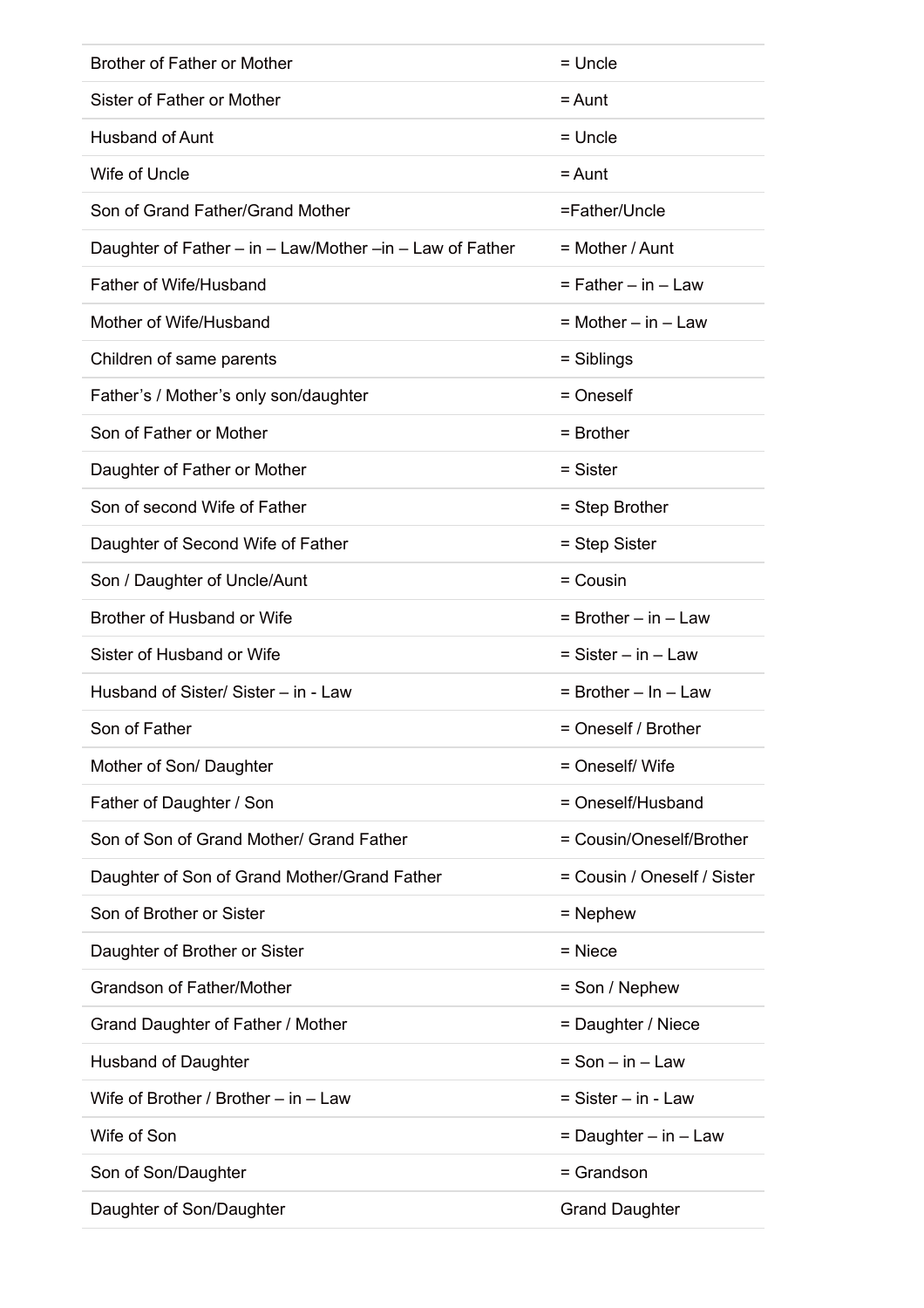| Son's/Daughter's Grandson        | <b>Great Grand Son</b>      |
|----------------------------------|-----------------------------|
| Son's /Daughter's Grand daughter | <b>Great Grand Daughter</b> |

## **How to Draw a Family Diagram (Important Symbols)**

Below are the some basic important symbols used to present the family relationships easily. On the basis of following diagram, you can find any blood relationships easily and quickly.



Some Basic Important blood relationships are shown below through diagram.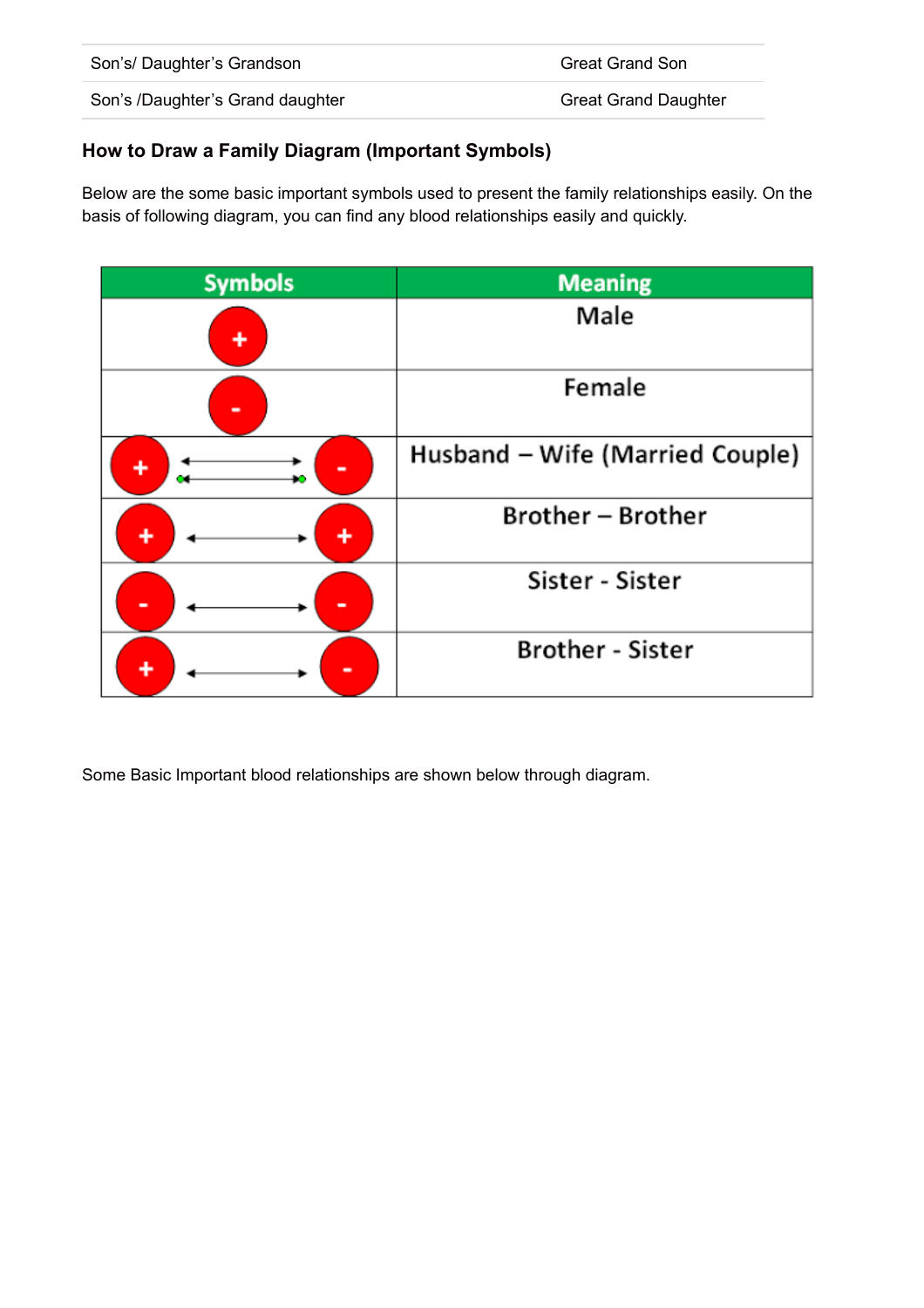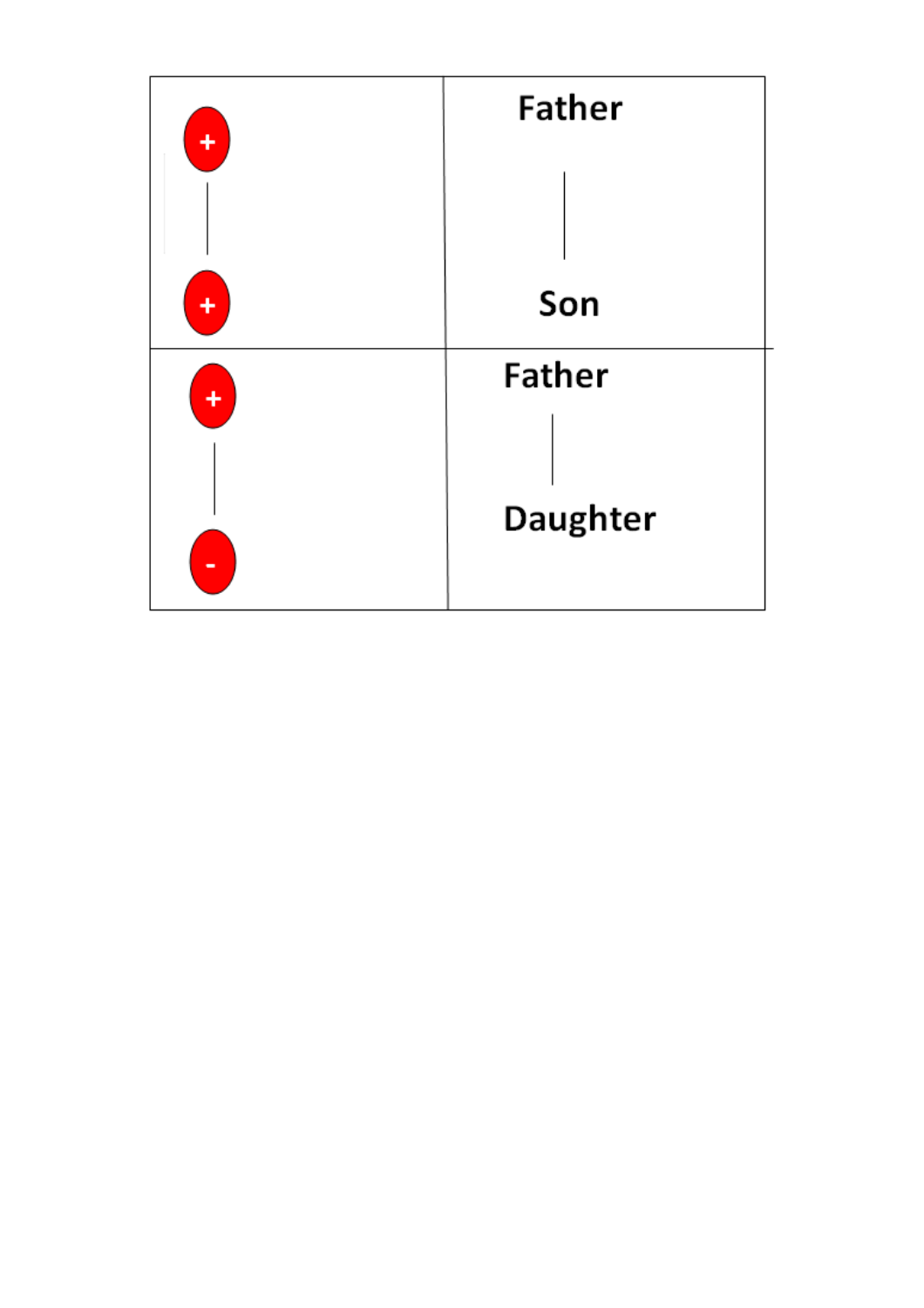

# **Lets Do Some Practice**

Q1. Pinky, who is Victor's daughter, say to Lucy, "Your Mother Rosy is the younger sister of my Father, who is the third child of Joseph." How is Joseph related to Lucy?

- a) Father In Law
- b) Father
- c) Maternal Uncle
- d) Grand Father

#### **Solution**

**(Option D)**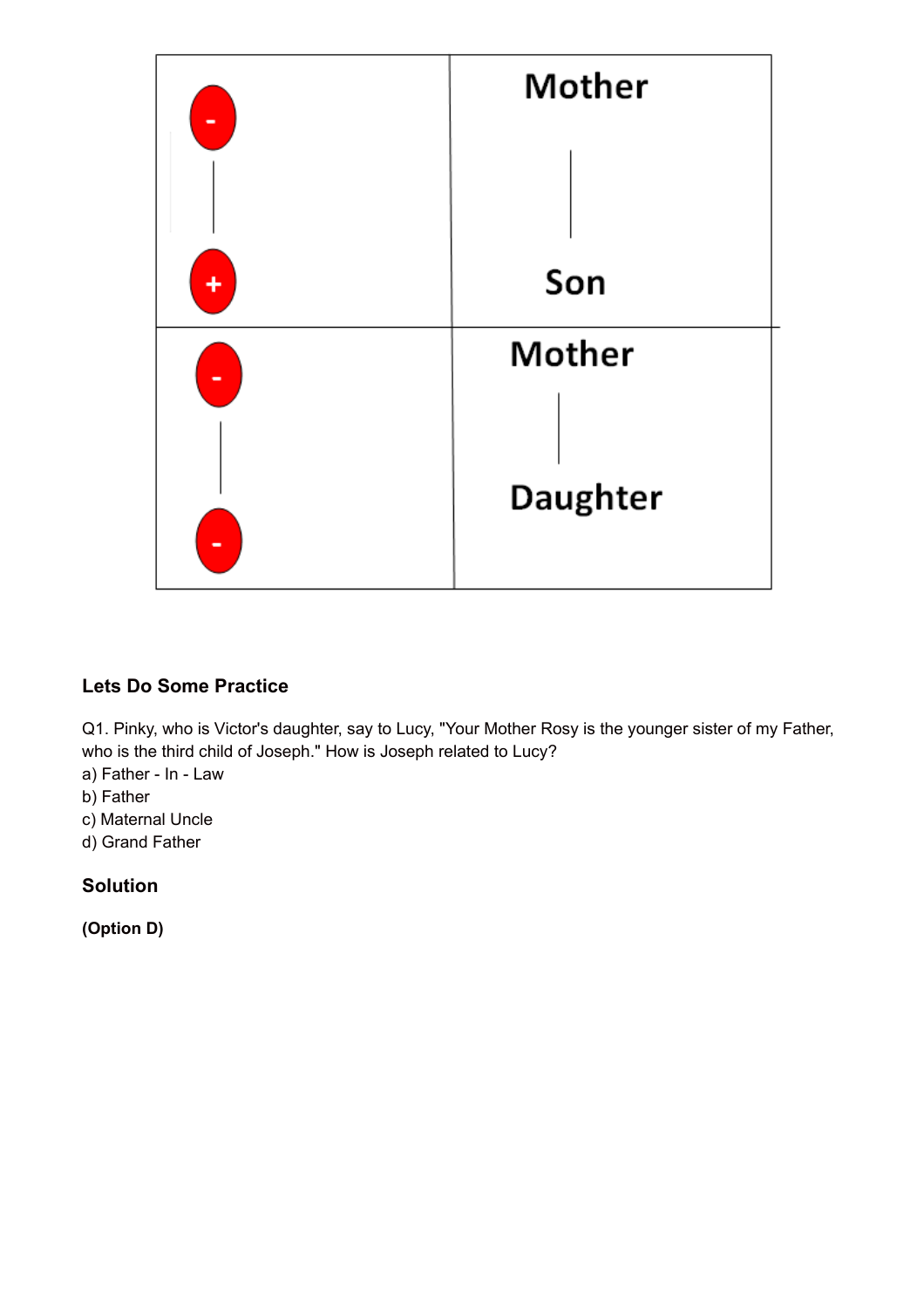

*Joseph has three children, One is X, second is Victor and Third is Rosy. It is not clear X is male or female. Rosy is the mother of Lucy so Joseph is the grandfather of Lucy that is clearly shown in the above diagram.*

Q2. Mohan is the Son of Arun's Father's sister. Prakash is the son of Reva, who is the mother of Vikas and Grandmother of Arun. Pranab is the father of Neela and the grandfather of Mohan. Reva is the wife of Pranab. How is the wife of Vikas related to the neela?

- a) Sister
- b) Sister In Law
- c) Niece
- d) None of The Above

# **Solution**

**(Option B)**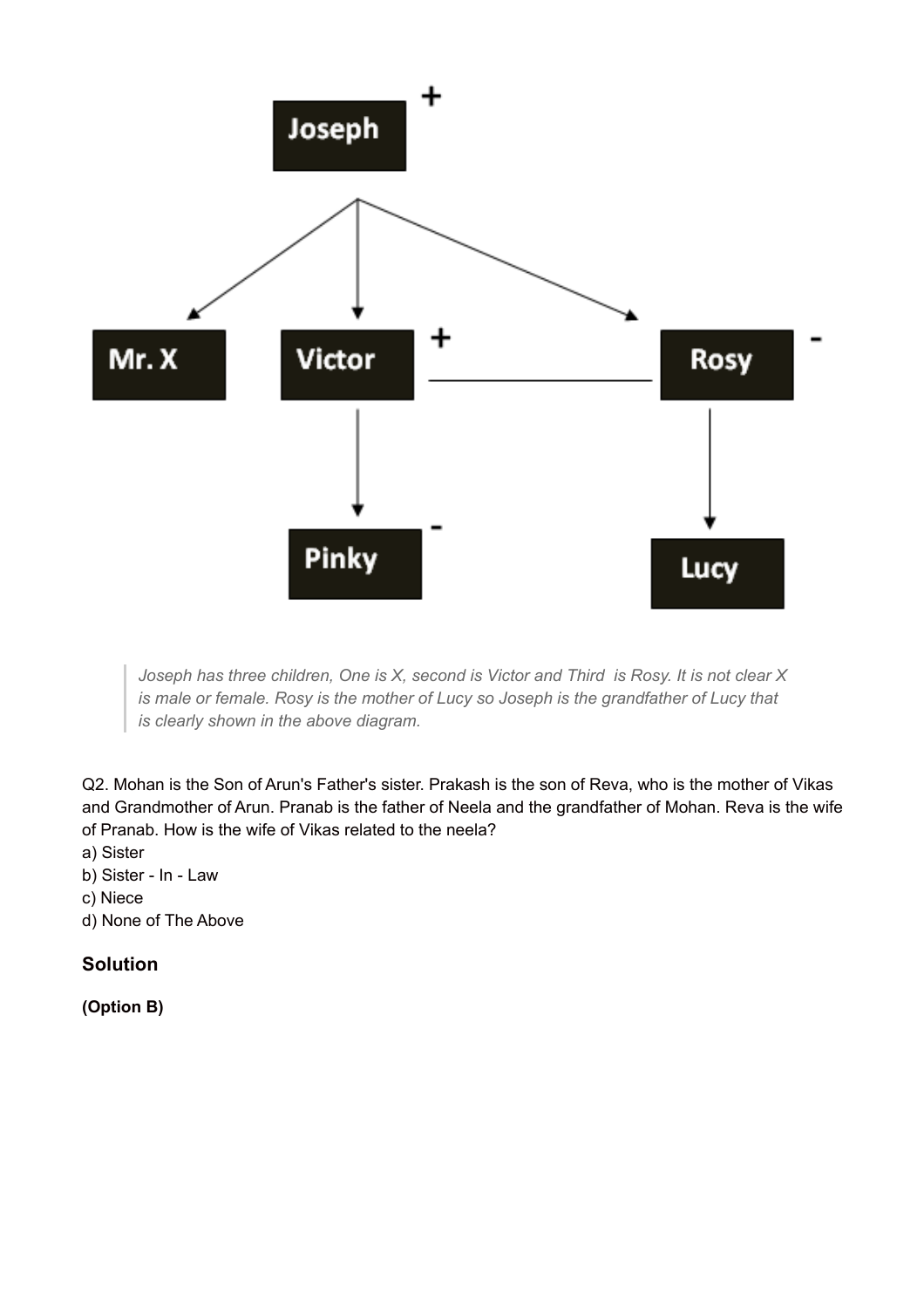

*As the diagram shows that Vikas is Neela's brother so wife of Vikas will be Neela's Sister - in - Law.*

Q3. T, S and R are three brothers. T's son Q is married to K and they have one child Rahul blessed to them. M the son of S is married to H and this couple is blessed with a daughter Madhvi. R has a daughter N who is married to P. This couple has one daughter Karuna born to them. How is Madhvi related to S?

- a) Daughter
- b) Niece
- c) Grand Daughter
- d) None of The Above

# **Solution**

**(Option C)**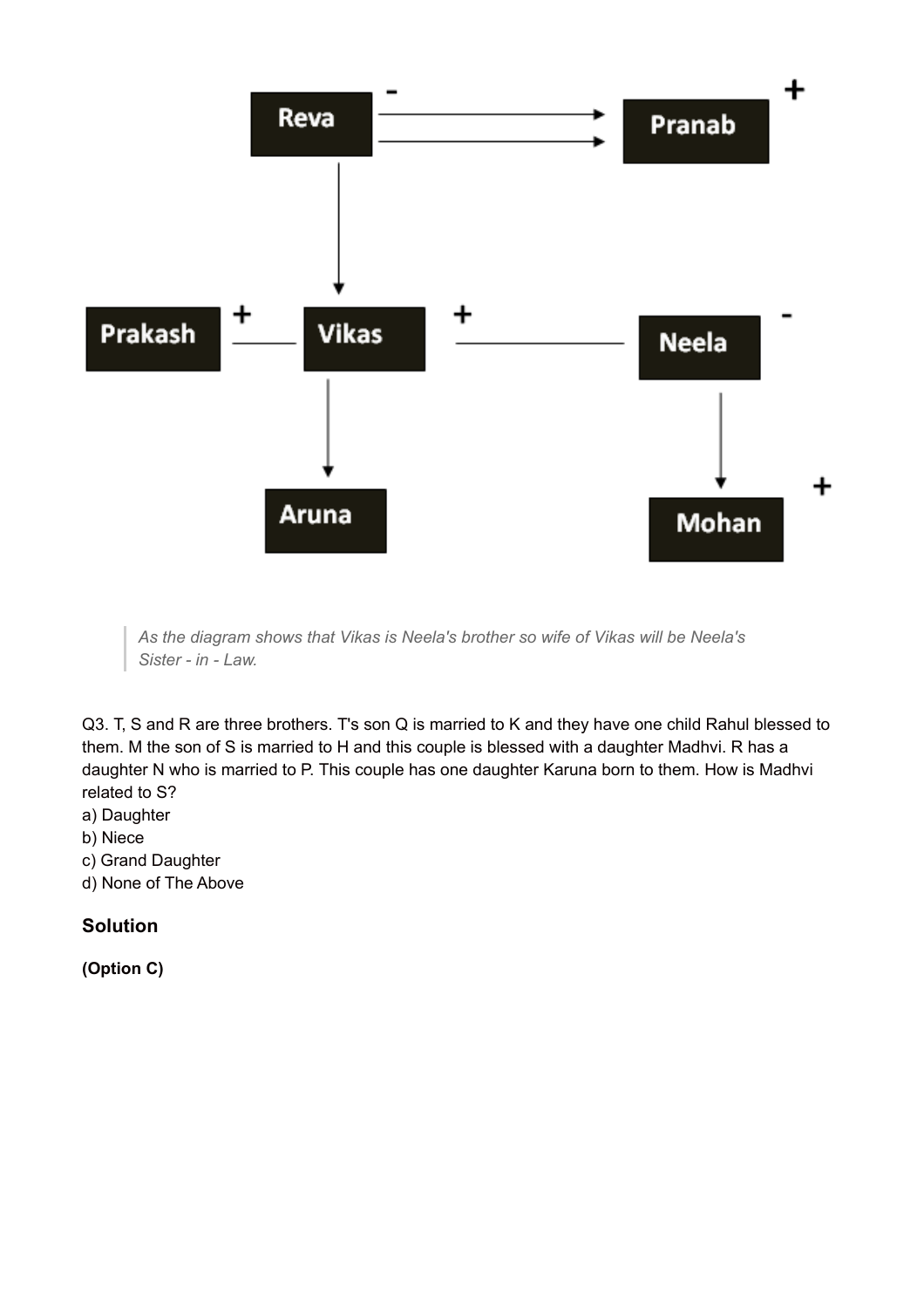

*In the above diagram, its clearly shows that Madhvi is granddaughter of S.*

Q4. Arti and Saurabh are the children of Mr and Mrs Shah. Ritu and Shakti are the children of Mr and Mrs. Mehra. Saurabh and Ritu are married to each other and two daughter Mukti and Shruti are born to them. Shakti is married to Rina and two children Subhash and Reshma are born to them. How is Arti related to Shruti?

a) Mother

b) Mother - in - Law

c) Sister

d) Aunt

**Solution**

**(Option D)**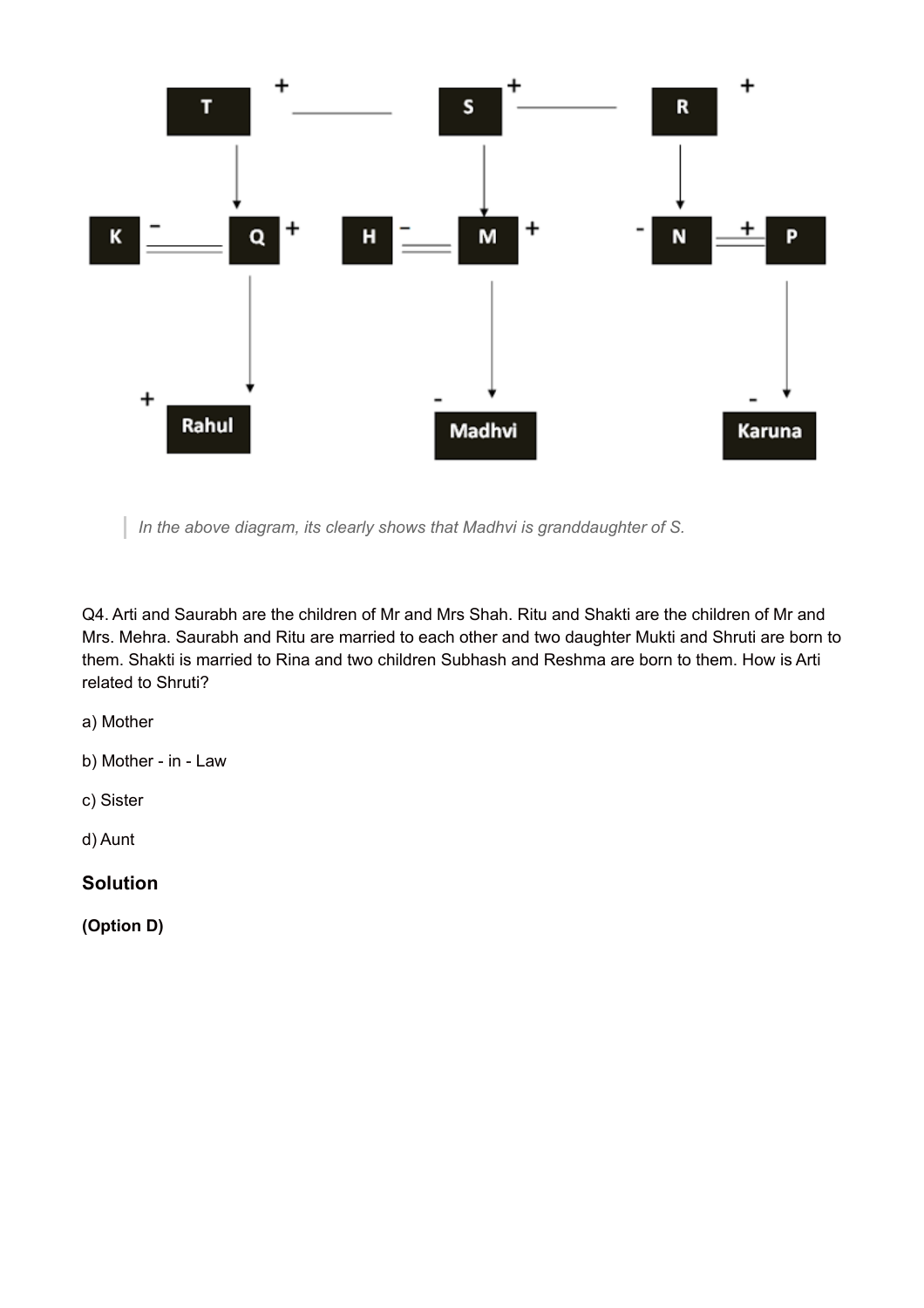

*Arti is Aunt of Shruti. It can be seen clearly from the above diagram.*

Q5. In a family, there are seven persons, comprising two married couples. T is the son of M and the grandson of K. M is a widower. M and R are brothers and W is the daughter - in - Law of J, who is the mother of R and the grandmother of D. How is D related to M?

a) Son

- b) Son in Law
- c) Nephew or Niece

d) Brother

#### **Solution**

**(Option C)**